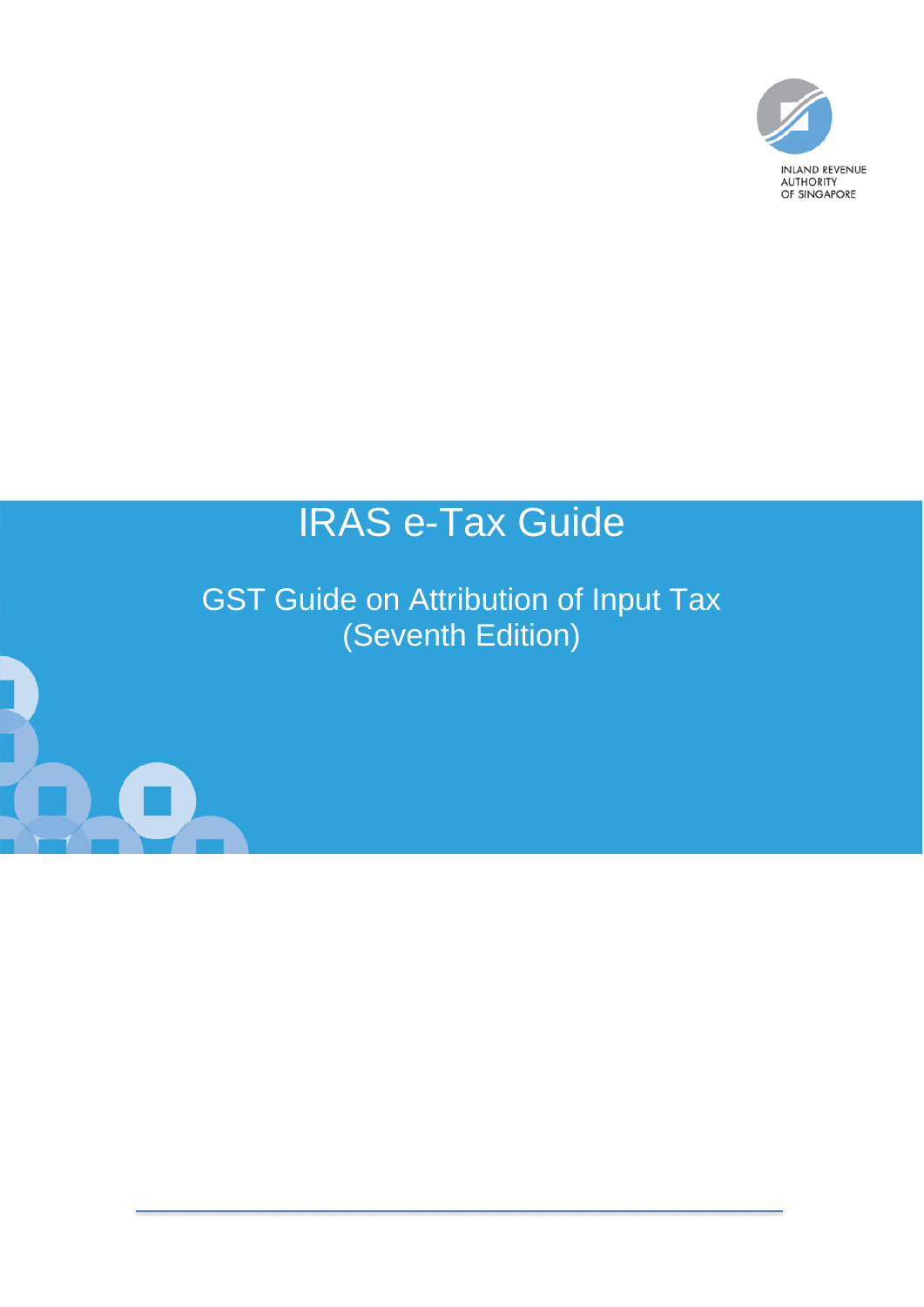Published by Inland Revenue Authority of Singapore

Published on 9 Jul 2021

First edition on 30 May 2014 Second edition on 3 Aug 2015 Third edition on 30 Oct 2015 Fourth edition on 23 Aug 2018 Fifth edition on 24 Sep 2019 Sixth edition on 1 Apr 2020

> Disclaimers: IRAS shall not be responsible or held accountable in any way for any damage, loss or expense whatsoever, arising directly or indirectly from any inaccuracy or incompleteness in the Contents of this e-Tax Guide, or errors or omissions in the transmission of the Contents. IRAS shall not be responsible or held accountable in any way for any decision made or action taken by you or any third party in reliance upon the Contents in this e-Tax Guide. This information aims to provide a better general understanding of taxpayers' tax obligations and is not intended to comprehensively address all possible tax issues that may arise. While every effort has been made to ensure that this information is consistent with existing law and practice, should there be any changes, IRAS reserves the right to vary its position accordingly.

© Inland Revenue Authority of Singapore

All rights reserved. No part of this publication may be reproduced or transmitted in any form or by any means, including photocopying and recording without the written permission of the copyright holder, application for which should be addressed to the publisher. Such written permission must also be obtained before any part of this publication is stored in a retrieval system of any nature.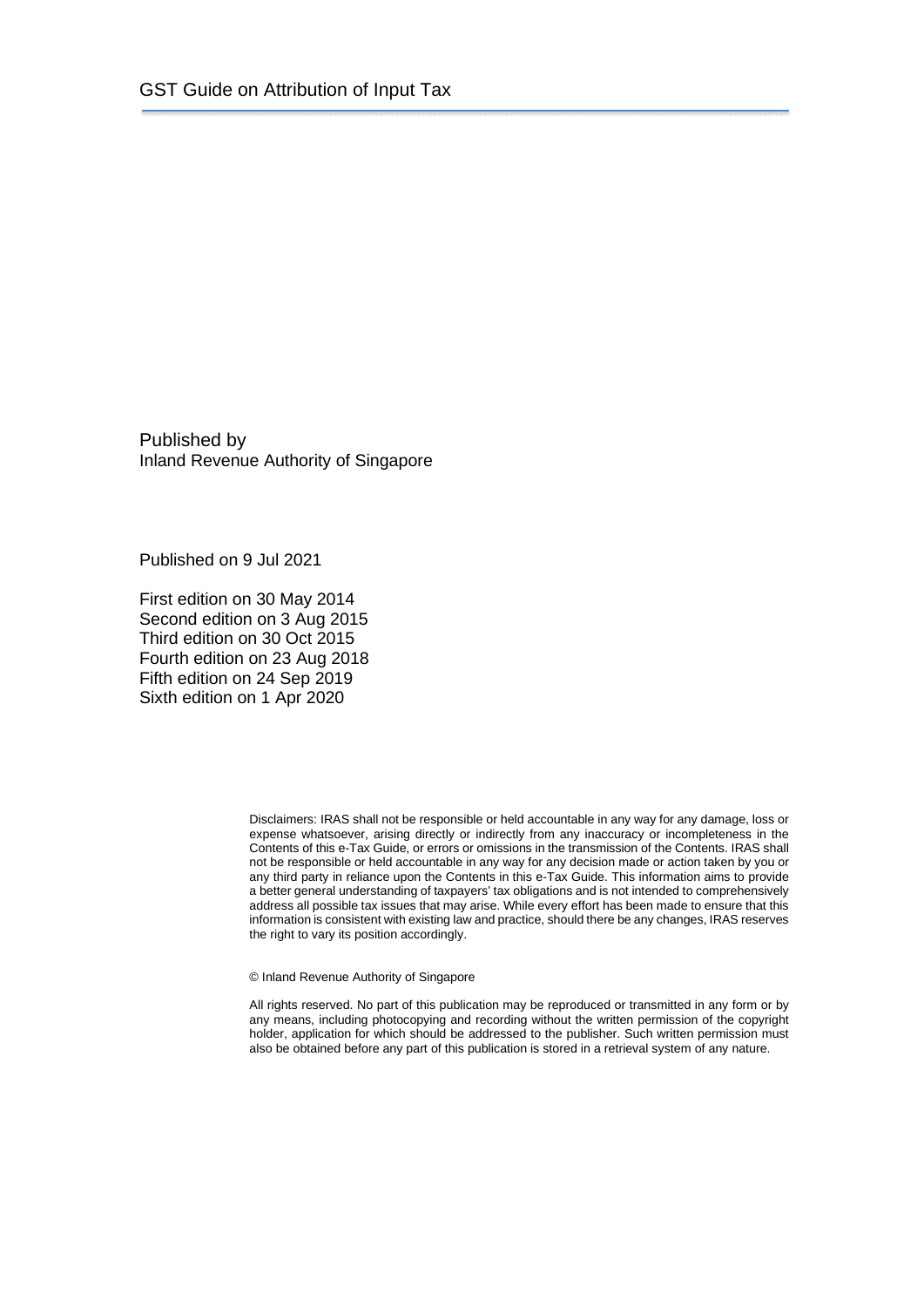## **Table of Contents**

| $\mathbf{3}$            |  |
|-------------------------|--|
| $\overline{\mathbf{4}}$ |  |
|                         |  |
|                         |  |
| $\mathbf{7}$            |  |
| 8                       |  |
| 9                       |  |
| 10                      |  |
| 11                      |  |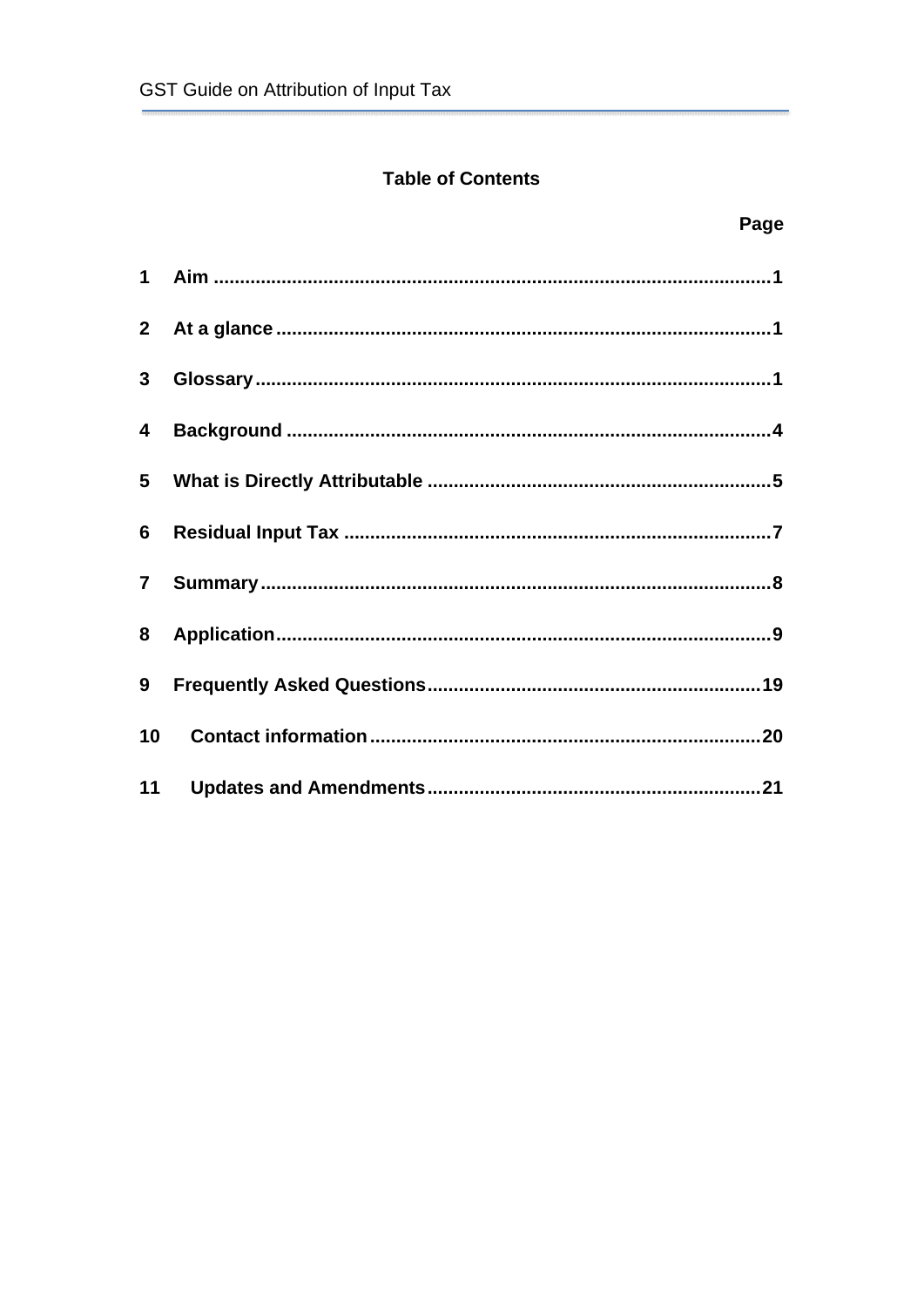## <span id="page-3-0"></span>**1 Aim**

## Scope of this e-Tax Guide

1.1 This e-Tax Guide explains how a partially exempt business should attribute its input tax and also clarifies when input tax may be considered to be "directly attributable" to a supply.

## Who should read this e-Tax Guide?

1.2 You should read this e-Tax Guide if you are GST-registered and make both taxable and exempt supplies<sup>1</sup>.

## <span id="page-3-1"></span>**2 At a glance**

- 2.1 Input tax is claimable if it is directly attributable to the making of taxable supplies. If you make both taxable and exempt supplies, you would not be allowed to claim input tax attributable to the exempt supplies made unless the De Minimis Rule is satisfied.
- 2.2 A partially exempt business which does not satisfy the De Minimis Rule will have to claim input tax as follows:
	- (a) Input tax directly attributable to the making of taxable supplies will be claimable;
	- (b) Input tax directly attributable to exempt supplies is not claimable unless the exempt supplies fall within the list in Regulation 33 and that conditions in Regulation 35 can be satisfied; and
	- (c) Residual input tax to be apportioned by an apportionment formula2.

You are encouraged to use the [Partial Exemption Input Tax Recovery](https://www.iras.gov.sg/irashome/uploadedFiles/IRASHome/GST/GST_Partial%20Exemption%20Input%20Tax%20Recovery%20Calculator.xls)  [Calculator](https://www.iras.gov.sg/irashome/uploadedFiles/IRASHome/GST/GST_Partial%20Exemption%20Input%20Tax%20Recovery%20Calculator.xls) to determine the amount of input tax claimable. You are not required to submit the calculator to us but you need to maintain it as part of your records.

## <span id="page-3-2"></span>**3 Glossary**

3.1 This glossary provides a general understanding of certain GST terms used in relation to the attribution of input tax from 1 Apr 2008. For more information

<sup>1</sup> Exempt supplies are the sale or lease of residential properties, the provision of financial services, the supply of digital payment tokens (with effect from 1 Jan 2020) and the sale of investment precious metals.

<sup>&</sup>lt;sup>2</sup> For more details on the apportionment rules for partially exempt businesses, please refer to the e-Tax guide "GST: Partial Exemption and Input Tax Recovery".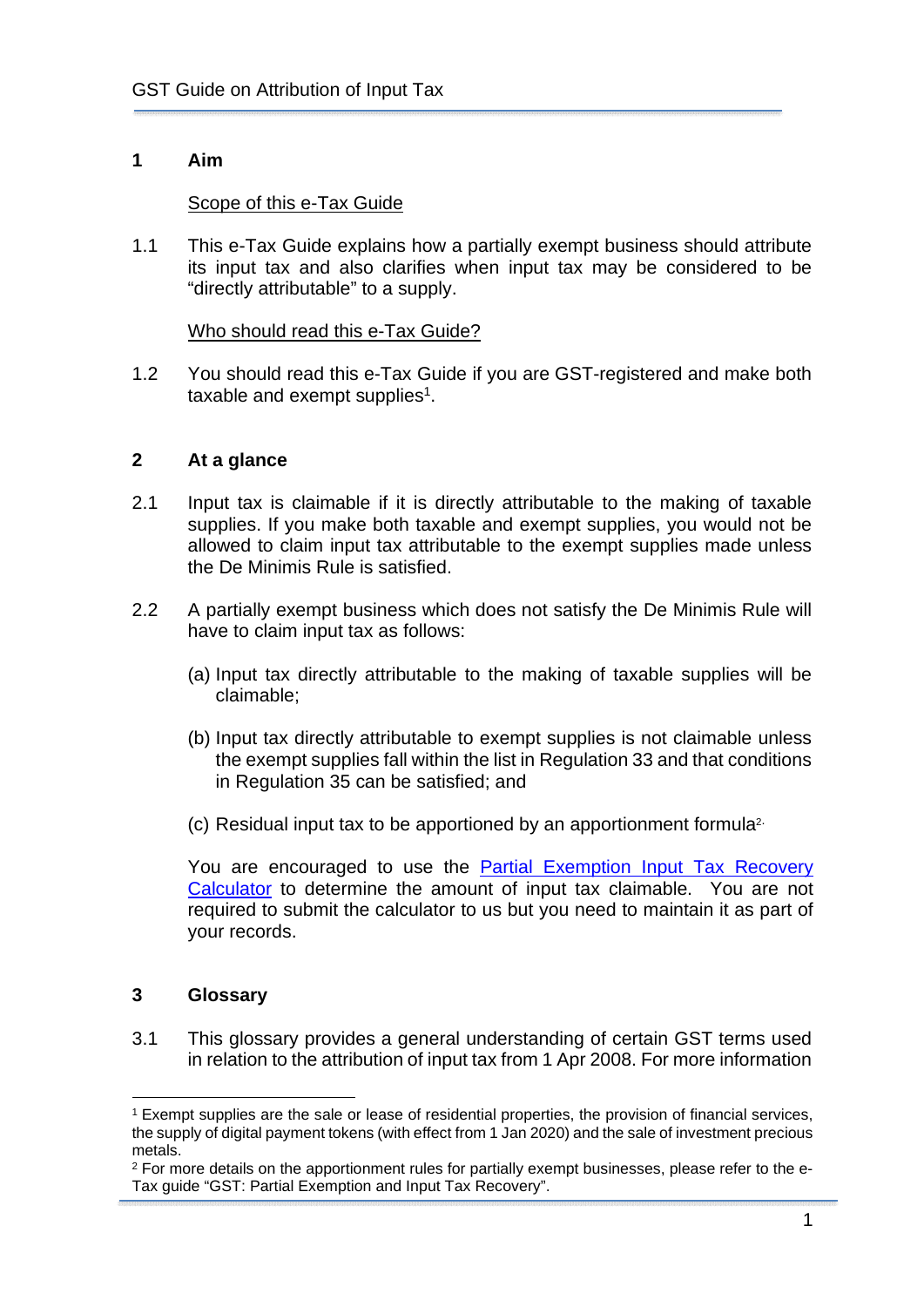on input tax recovery prior to 1 Apr 2008, please refer to the e-Tax Guide "GST: Partial Exemption and Input Tax Recovery".

## *De Minimis rule*

3.2 A partially exempt person may claim all the input tax incurred including input tax incurred in the making of exempt supplies if the total value of all exempt supplies made is less than or equal to:

(a) An average of \$40,000 a month; and

(b) 5% of total value of all taxable<sup>3</sup> and exempt supplies made in that period.

## *Regulation 33 exempt supplies*

- 3.3 If regulation 35 test is satisfied, input tax incurred in the making of the following exempt supplies [as prescribed in regulation 33 of the GST (General) Regulations] is treated as directly attributable to the making of taxable supplies and is therefore claimable:
	- (a) The deposit of money;
	- (b) The exchange of currency;
	- (c) The first issue<sup>4</sup> of a debt security;
	- (d) The first issue<sup>5</sup> of an equity security;
	- (e) The provision of any loan, advance or credit to an employee;
	- (f) The assignment of trade receivables;
	- (g) The issue of units under any unit trust or business trust;
	- (h) Prescribed hedging activities;
	- (i) Interest received from bonds;
	- (j) Provision of trade credit;
	- (k) Issue or transfer of ownership of Islamic debt securities; and
	- (l) Provision of financing under an Islamic debt securities arrangement.

## *Regulation 34 business*

- 3.4 The provision allowing claiming of input tax incurred in the making of regulation 33 exempt supplies is not applicable to partially exempt persons carrying on the business of, or any business similar to, any of the following [as prescribed in regulation 34 of the GST (General) Regulations]:
	- (a) a full bank, wholesale bank or offshore bank required to be licensed under the Banking Act;
	- (b) a merchant bank required to be approved as a financial institution under section 28 under the Monetary Authority of Singapore Act;

<sup>&</sup>lt;sup>3</sup> The value of relevant supplies received from your supplier that are subject to customer accounting, imported services that are subject to reverse charge and supplies of digital services made on behalf of underlying suppliers through your marketplace under the Overseas Vendor Registration regime should not be taken into account as taxable supplies for the purpose of the De Minimis Rule.

<sup>4</sup> First issue includes any subsequent issue of new debt securities by the person who makes the first issue of the debt security.

<sup>5</sup> First issue includes shares issued through an initial public offering (IPO) and any subsequent issue of shares by the person who makes the first issue.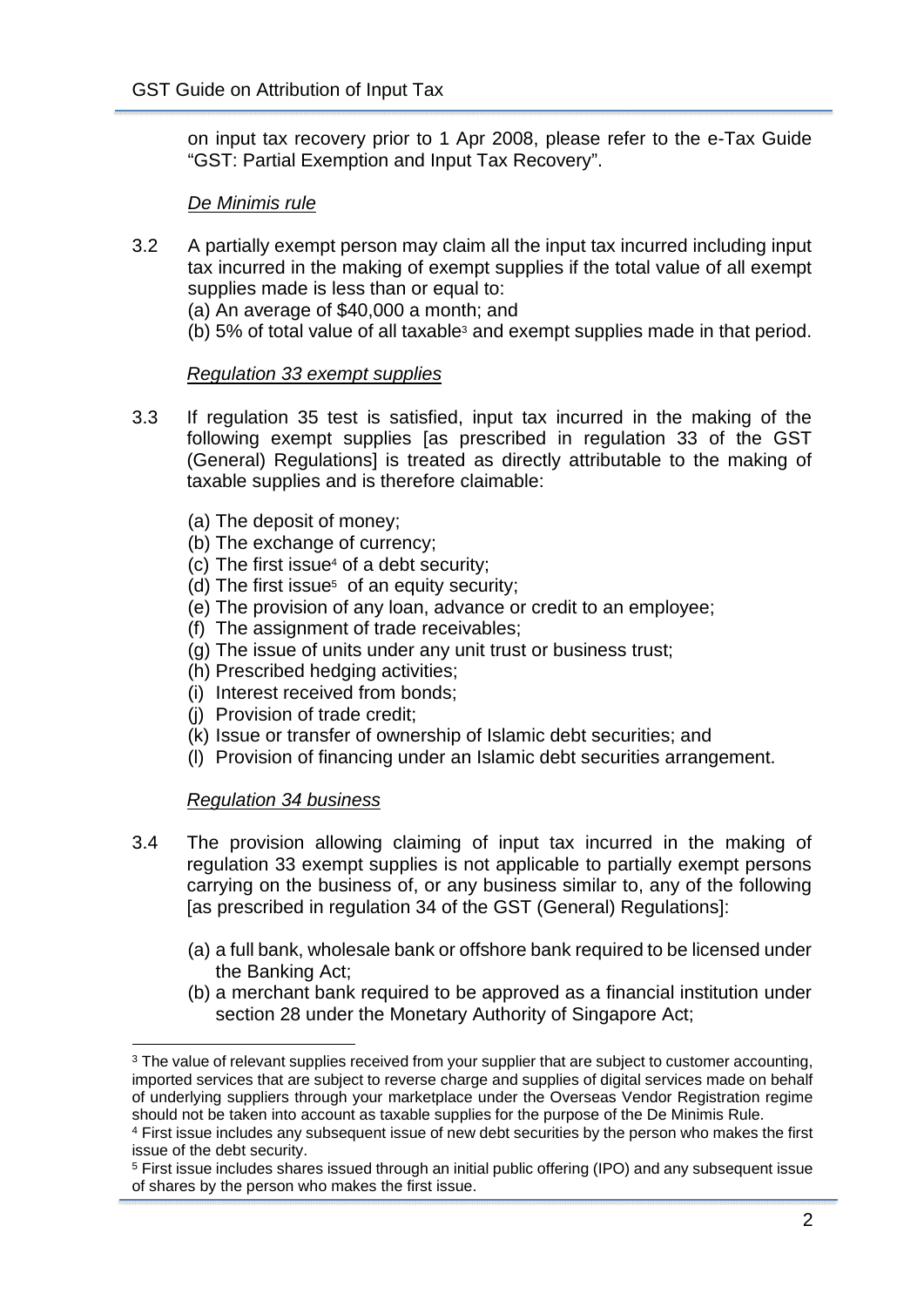- (c) a life insurance, a general or life reinsurance company/ society registered under the Insurance Act, or a reinsurance broker;
- (d) a finance company required to be licensed under the Finance Companies Act;
- (e) a moneylender required to be licensed under the Moneylenders Act or a currency trader;
- (f) a person required to be licensed under the Payment Services Act to carry on a business of providing either or both of the following payment services: (i) cross-border money transfer service; (ii) money-changing service;
- (g) a pawnbroker required to be licensed under the Pawnbrokers Act;
- (h) a debt factor;
- (i) a credit card, charge card or other payment card company; and
- (j) a unit trust excluding any real estate investment trust (or its special purpose vehicles) or business trust (or its special purpose vehicles);
- (k) a trader of digital payment tokens.

#### *Regulation 35 test*

3.5 Regulation 35 of the GST (General) Regulations prescribes that a partially exempt person making non-regulation 33 exempt supplies will only be able to claim the input tax incurred in the making of regulation 33 exempt supplies if the value of the non-regulation 33 exempt supplies made is less than or equal to 5% of the total value of all taxable $6$  and exempt supplies made in that period.

 $6$  The value of relevant supplies received from your supplier that are subject to customer accounting, imported services that are subject to reverse charge and supplies of digital services made on behalf of underlying suppliers through your marketplace under the Overseas Vendor Registration regime should not be taken into account as taxable supplies for the purpose of the Regulation 35 Test.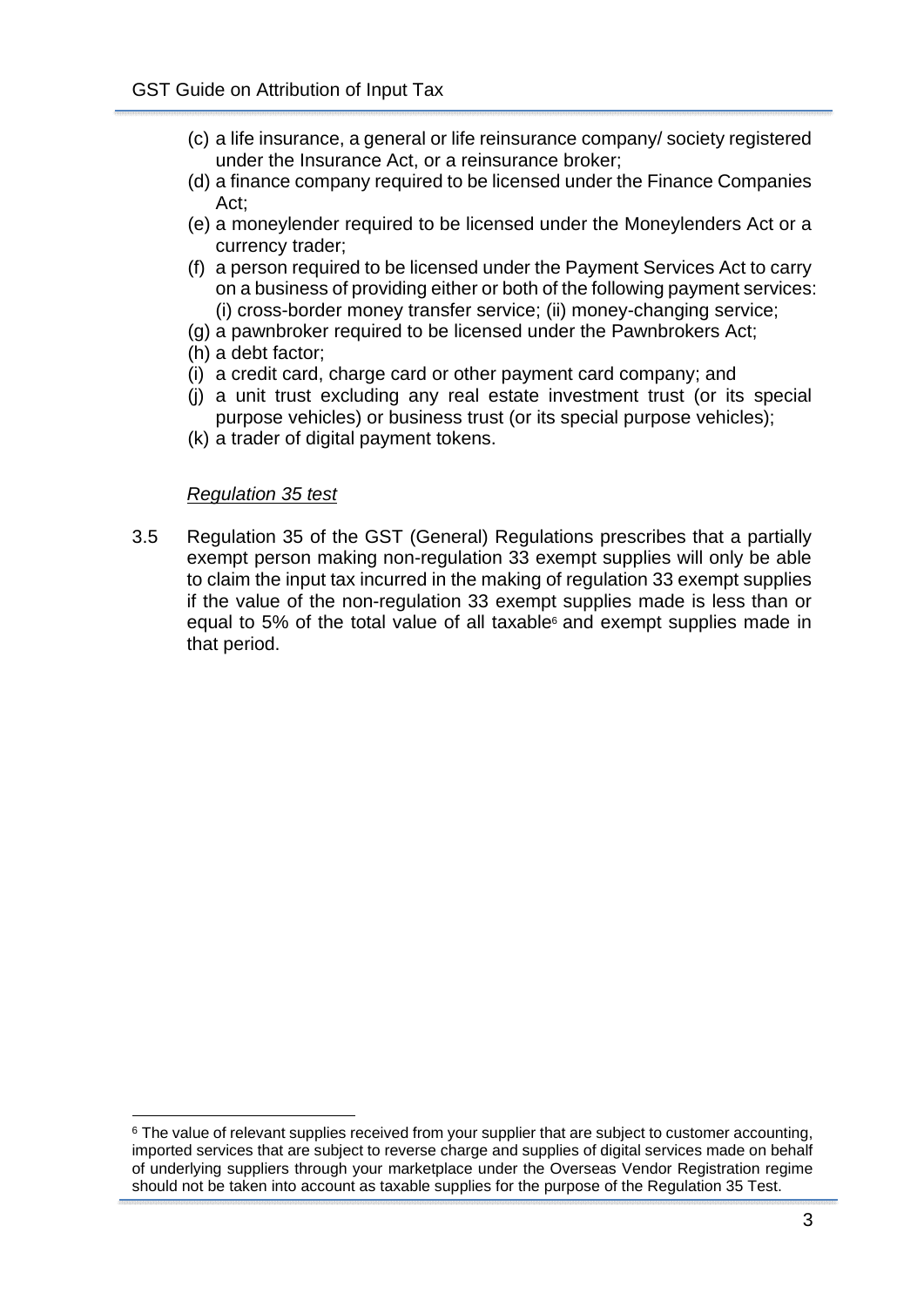## <span id="page-6-0"></span>**4 Background**

- 4.1 Input tax is defined as:
	- (a) tax on supplies of goods or services made to you, as a GST registered person; or
	- (b) tax paid or payable by you on the importation of goods into Singapore

where the goods or services are used or to be used by you for the purpose of your business.

- 4.2 Generally, you can claim input tax incurred to make taxable supplies. Input tax incurred to make exempt supplies is not claimable unless:
	- (a) the De Minimis Rule is satisfied; or
	- (b) the type of exempt supplies that you make fall within the description of Regulation 33 of the GST (General) Regulations, and you satisfy Regulation 35<sup>7</sup> .
- 4.3 If you are a partially exempt business and De Minimis Rule is not satisfied, you are required to segregate your input tax into three categories and determine the amount claimable in the following manner:
	- (a) Input tax directly attributable to taxable supplies claimable in full
	- (b) Input tax directly attributable to exempt supplies not claimable, unless the nature of exempt supplies falls within the list in Regulation 33 and conditions in Regulation 35 are satisfied.
	- (c) Input tax directly attributable to both taxable and exempt supplies or for the overall running of your business as a whole ('residual input tax') is to be apportioned.
- 4.4 From 1 Jan 2020, if you are a GST-registered person who procures services from overseas suppliers, you may be subject to reverse charge if you are not entitled to full input tax credit or if you belong to a GST group that is not entitled to full input tax credit. Any services procured from overseas that are directly attributable to your taxable supplies fall outside the scope of reverse charge. This exclusion however does not apply if you are prescribed a fixed input tax recovery rate or on a special input tax recovery formula that is applied to all your input tax. For more details on the scope of reverse charge, please refer to the e-Tax guide "GST: Taxing imported services by way of reverse charge".

<sup>7</sup> It is assumed that you are not carrying on a business listed in Regulation 34 of the GST (General) Regulations.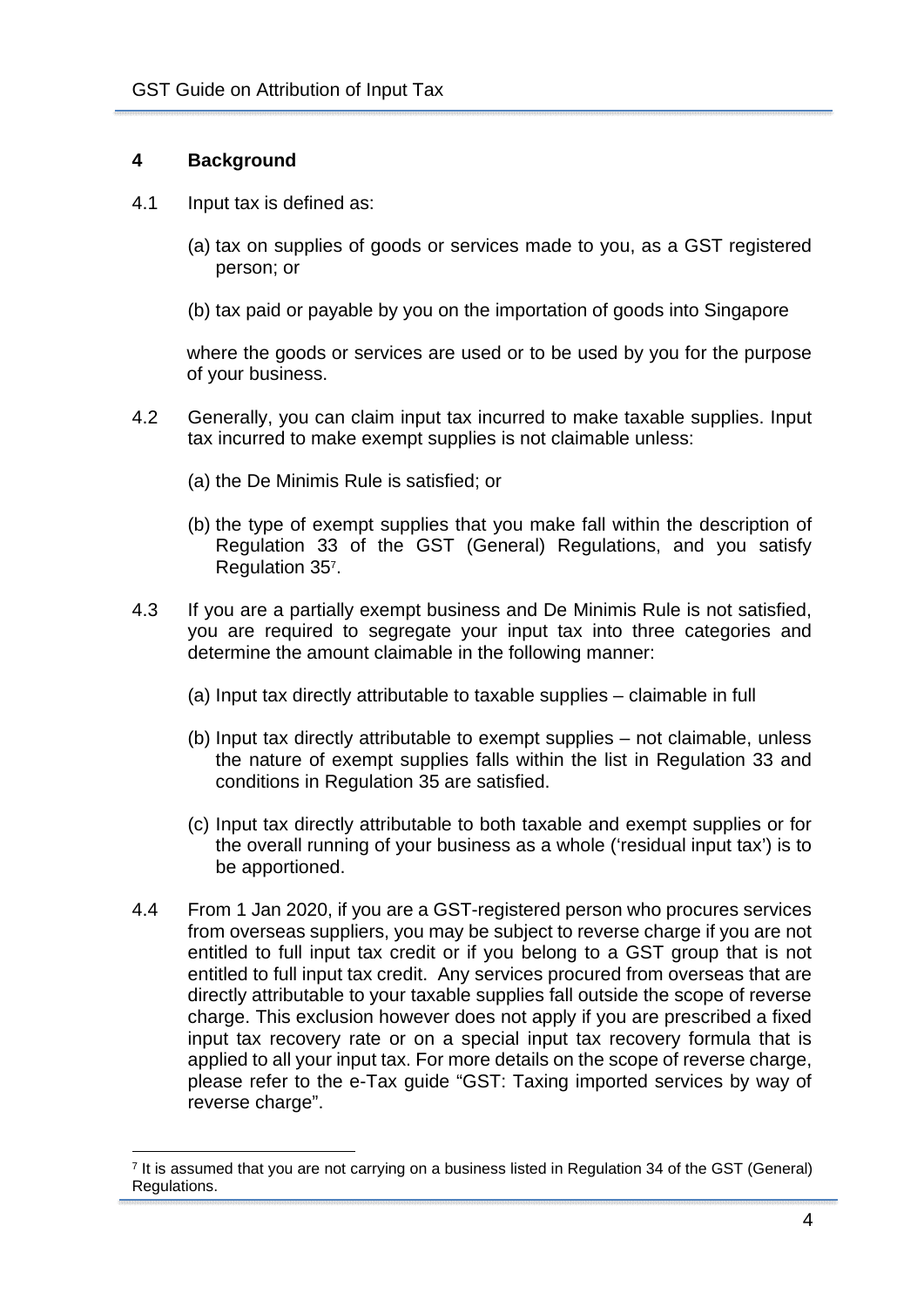$4.5$  For more details on the apportionment of residual input tax $8$  for partially exempt businesses, please refer to the e-Tax guide "GST: Partial Exemption and Input Tax Recovery".

## <span id="page-7-0"></span>**5 What is Directly Attributable**

- 5.1 As provided in paragraph 4.3, you are required to determine if the input tax incurred is "**directly attributable**" to either a taxable or exempt supply or is treated as residual for input tax claiming purposes.
- 5.2 To determine whether the input tax incurred on a purchase of a good or service is "directly attributable" to a supply, you should examine:
	- (a) if the purchase forms a **cost component** of a supply; or
	- (b) if the purchase is being **used as an input** or will be used to make a supply.
	- (a) Whether the purchase forms a cost component of the supply
- 5.3 Generally, a purchase would form a cost component of the supply if it is reflected as a cost of the supply in the accounting records. When you purchase raw materials to produce final goods for sale, the purchase costs of those raw materials are reflected in accounting records as cost of goods sold and set off against the sales income derived from these goods. Hence, the purchase of raw materials would form a cost component of the supply of final goods.
- 5.4 It is possible for costs incurred to form the cost components of more than one supply or all of the business' supplies. General overhead costs (e.g. office rental, utilities or stationery) are directly attributable to all of a business's supplies as they are cost components of the business as a whole. GST incurred on such costs is known as residual input tax (see paragraph 6.1). If you make both exempt and taxable supplies, general overhead costs incurred will form the cost components of both your exempt and taxable supplies even though you may recover the general overhead costs incurred as part of your taxable supplies.
- 5.5 However, if an expense is not reflected as a cost component against sales income in the accounting records, you should examine if the purchase is used as an input to make the supply to decide if the purchase is directly attributable to the supply.

<sup>&</sup>lt;sup>8</sup> If you are a non-profit organisation and receive grants to enable you to provide free goods or services or provide goods or services at subsidised prices, please refer to the e- Tax guide, "GST: Guide For Charities and Non-profit Organisations".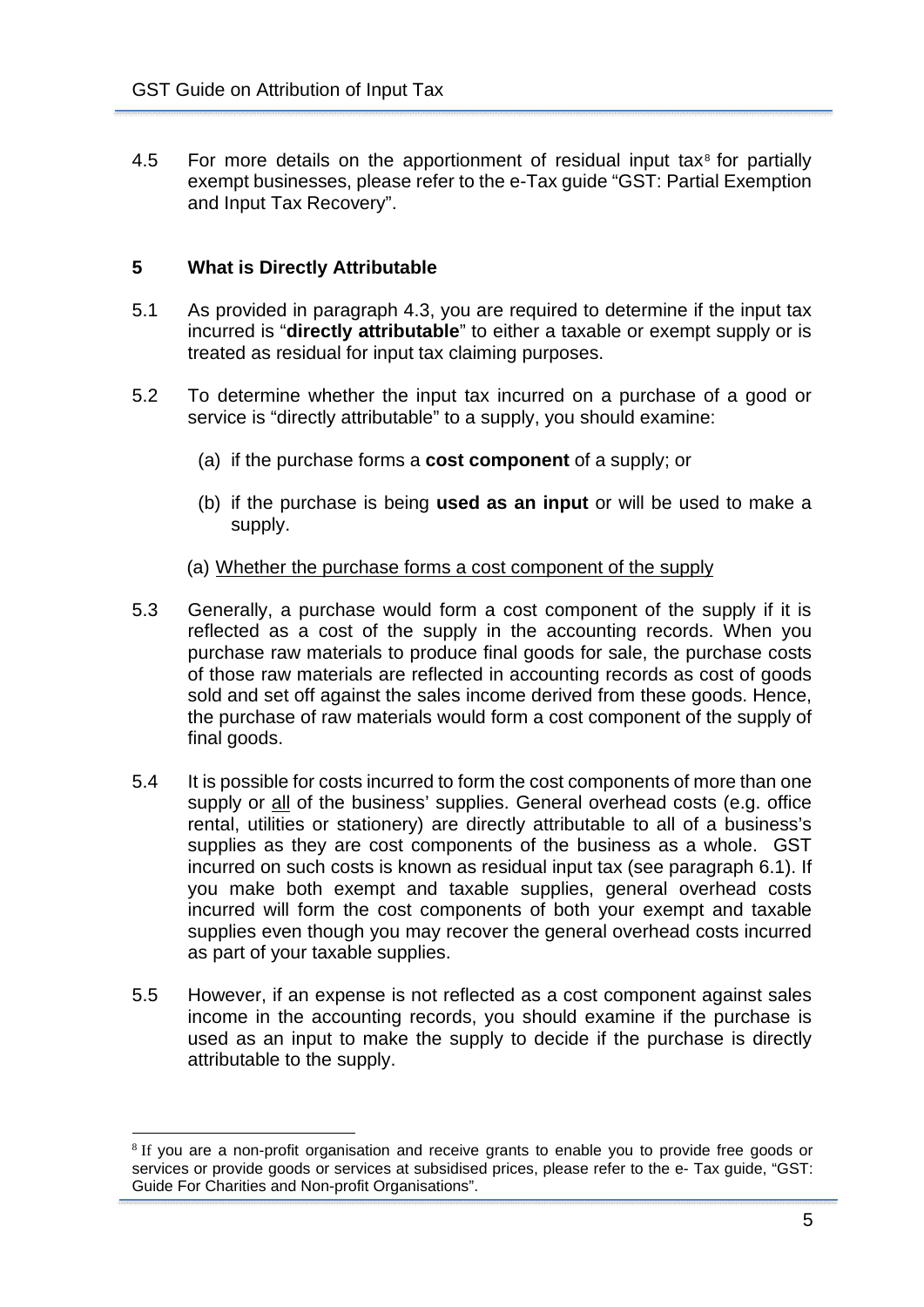- (b) Whether the purchase is used as an input to make the supply
- 5.6 To be treated as an input to make a supply, the purchase has to be used to make the supply and not merely have a link to the supply. In addition, the purchase:
	- (i) cannot be attributed to past supplies made and;
	- (ii) can be attributed to a taxable supply only if there is no intervening exempt supply.

These concepts are illustrated by the following examples:

- 5.7 *Example 1*: To purchase a commercial property, you engaged the service of a conveyancing lawyer and incurred GST on the conveyancing fee. Subsequently, you lease the acquired property in return for rental income. In this case, the conveyance service is used for the purchase of the property which is essential for the making of taxable supply arising from the lease. Hence, the input tax incurred on conveyance fee is directly attributable to the taxable supply arising from the lease<sup>9</sup>, even though it may not be reflected as a cost component of the lease.
- 5.8 *Example 2*: You paid GST on your purchase of a piece of commercial land. The zoning of the land was later changed to 'Residential' and you decide to sell the land. As the land is zoned 'Residential', you make an exempt supply from the sale of land. Your customer then contracts with you to construct a workers' dormitory on that piece of land. In this case, you are making two separate supplies, one from the sale of land, and the other from the provision of construction services. The purchase of land is an input to your sale of land, not an input to the provision of construction services.
	- *(i) Cannot be attributed to past supplies made*
- 5.9 The purchase should generally occur before the supply is made in order to be used for the making of that supply. A purchase that occurs after the supply is made generally cannot be directly attributable to the earlier supply made.
- 5.10 *Example 3:* Your company was listed on the Singapore Stock Exchange in an initial public offering (IPO) two years ago and you incur GST on listing fees annually to maintain your listing on the Exchange. The input tax incurred on the annual listing fees cannot be directly attributed to the earlier issuance of shares that had taken place in the IPO.
	- *(ii) No intervening exempt supply*

<sup>&</sup>lt;sup>9</sup> If the property is used as your office premises instead, the input tax incurred on the conveyancing fee would be treated as residual in nature.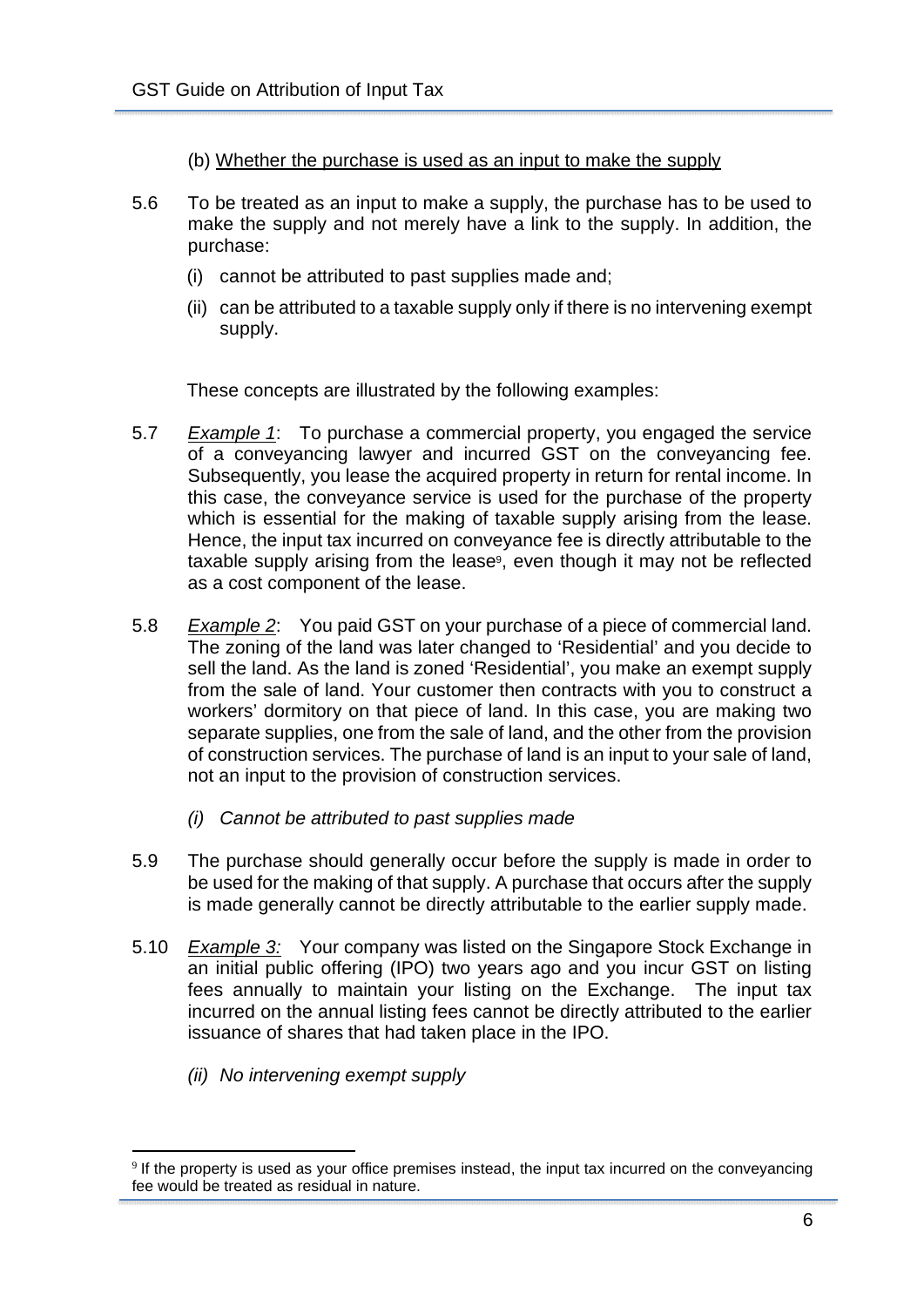- 5.11 Input tax incurred on the purchase of a good or service is directly attributable to a taxable supply only if there is no intervening exempt supply. If a purchase is used or will be used to make an exempt supply prior to a taxable supply, the input tax incurred on the purchase is directly attributable to the exempt supply instead. It is irrelevant that the exempt supply was ultimately made for the purpose of making a taxable supply.
- 5.12 *Example 4*: If you incur input tax on professional services for your IPO, the input tax incurred is directly attributable to the exempt supply of the issue of shares even though the proceeds from the IPO are ultimately used for your business of making taxable supplies.
- 5.13 *Example 5*: You incur brokerage expenses to sell shares in a subsidiary company to raise capital for your business of making taxable supplies. As the brokerage expenses incurred are used for the making of exempt supplies arising from the sale of shares, GST paid on the brokerage expenses is directly attributable to the sale of shares. This is so although the proceeds from the sale of shares were ultimately used for the business.
- 5.14 *Example 6*: You incur input tax to issue bonds and the proceeds from the bond issue are ultimately used to provide loans to your overseas related company. You make zero-rated supplies arising from the provision of loans to your overseas related company. The input tax incurred to issue bonds is directly attributable to the exempt supply of the issue of bonds and not the supply of provision of loan to an overseas person.

## <span id="page-9-0"></span>**6 Residual Input Tax**

- 6.1 Input tax is residual in nature if:
	- (a) It is directly attributable to both taxable and exempt supplies

For example, marketing and advertising costs incurred for the sale or lease of a mixed development are directly attributable to both taxable and exempt supplies and hence, treated as residual in nature.

General overheads, office rental and utilities are examples of costs directly attributable to all the supplies of the business. If you make both taxable and exempt supplies, such expenses are treated as directly attributable to both taxable and exempt supplies and hence, residual in nature.

The residual nature of the input tax will not change even if you recover the related costs as part of your taxable supplies.

(b) It is incurred for your overall running of your business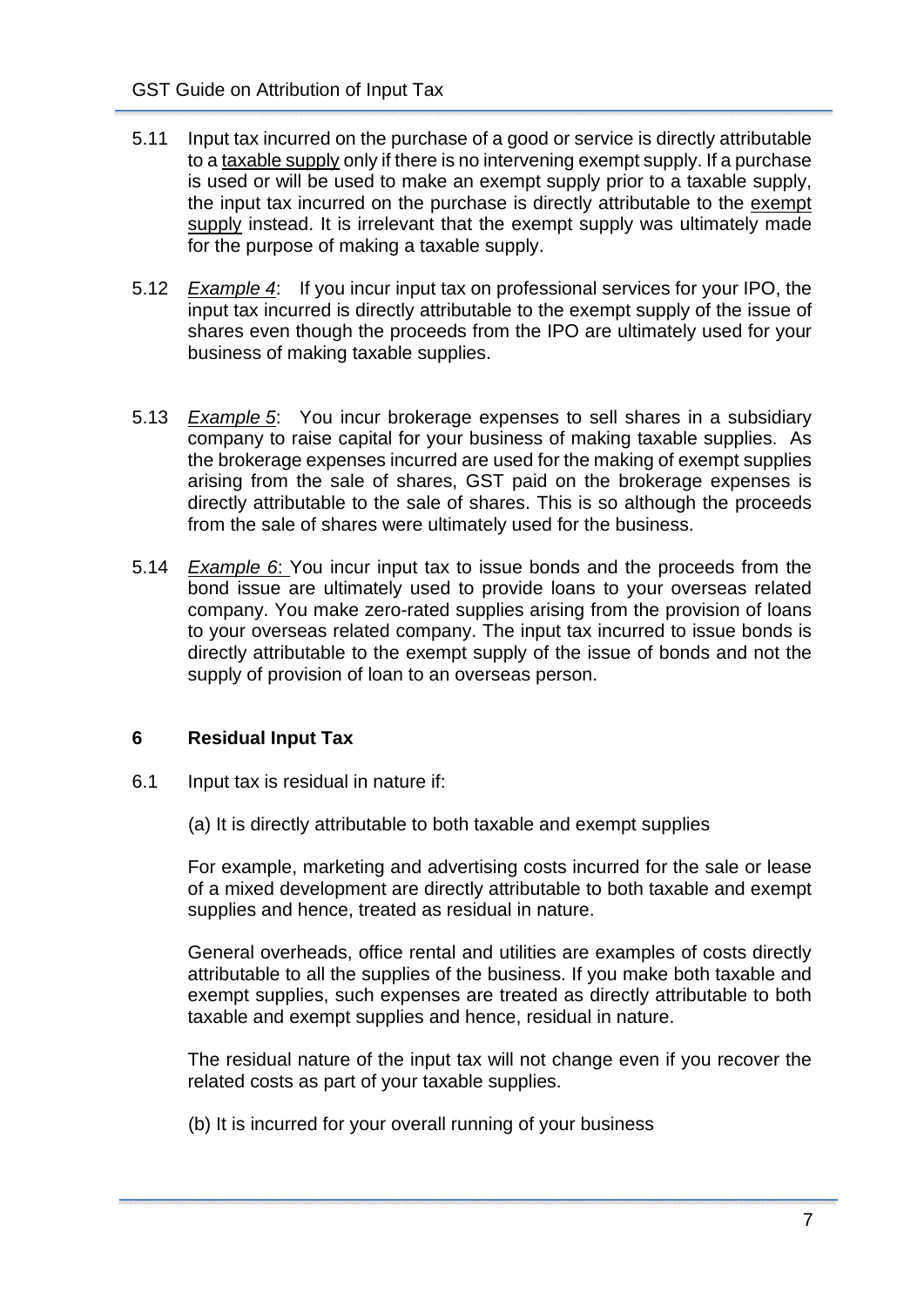Expenses incurred for the payment of dividends to your shareholders are not directly attributable to any supply since they are not used to make supplies. However, as paying dividends to shareholders is to return capital to the investors who had contributed funds for you to carry out your business activities, such expenses can be regarded as incurred for the overall running of your business and therefore residual in nature.

## <span id="page-10-0"></span>**7 Summary**

7.1 The rules on attribution of input tax in paragraphs 5 and 6 are summarised in Figure 1.



**Figure 1 - Overview on Input Tax Attribution**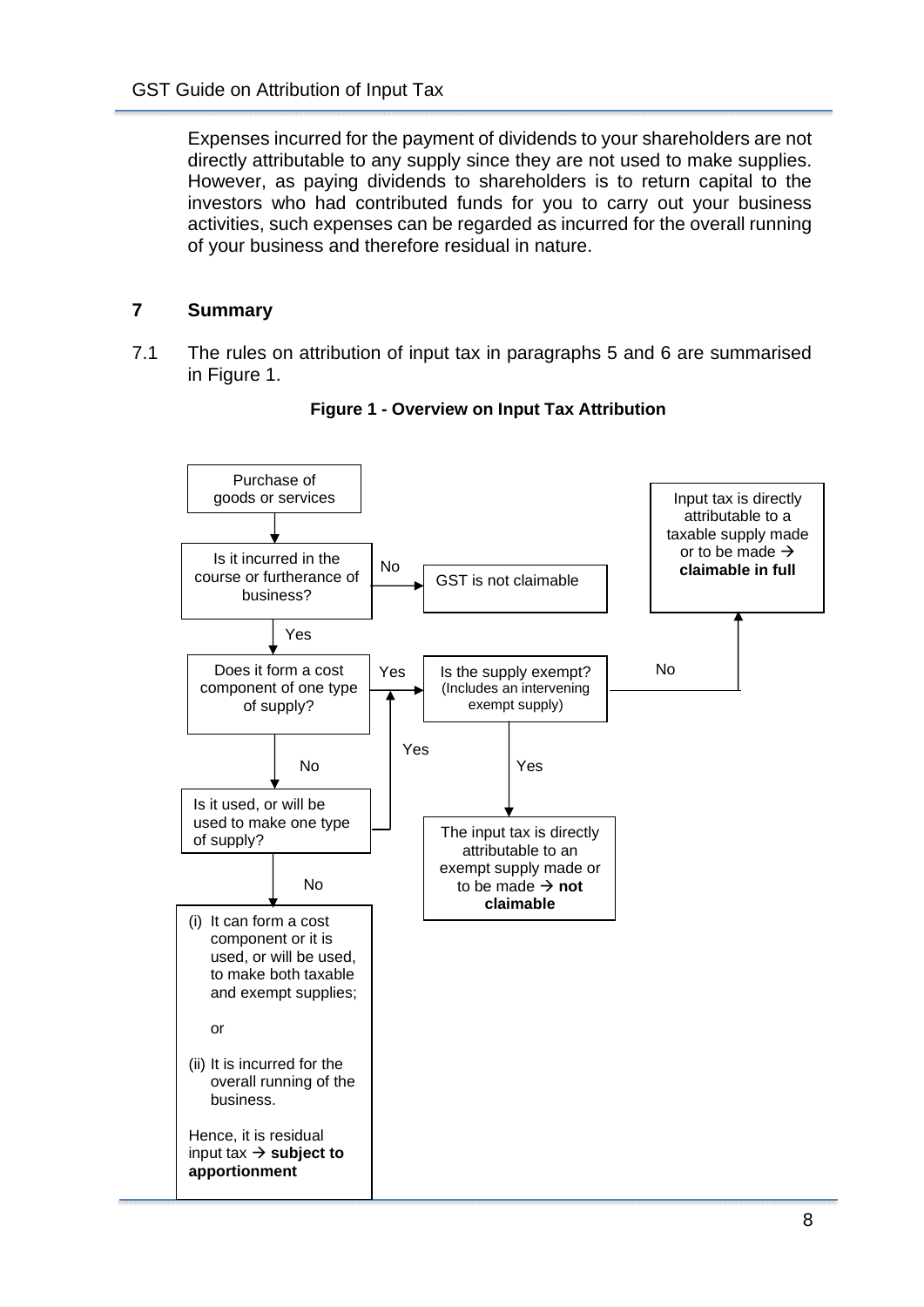## <span id="page-11-0"></span>**8 Application**

*(Follow the grey shaded boxes to arrive at the decision for each example)* 

8.1 ABC Pte. Ltd. ("ABC") is an SGX-listed investment holding company that provides management services to its subsidiaries in Singapore. ABC holds properties in Singapore directly and earns rental income. ABC also holds properties indirectly through shareholdings in the companies that own the properties and earns dividend income. ABC is a partially exempt business because it also makes exempt supplies from loans to its subsidiaries, lease of residential units, issuance of shares and bonds.



The input tax incurred on the legal fees is directly attributable to ABC's taxable supply of leasing of the non-residential property and therefore claimable in full.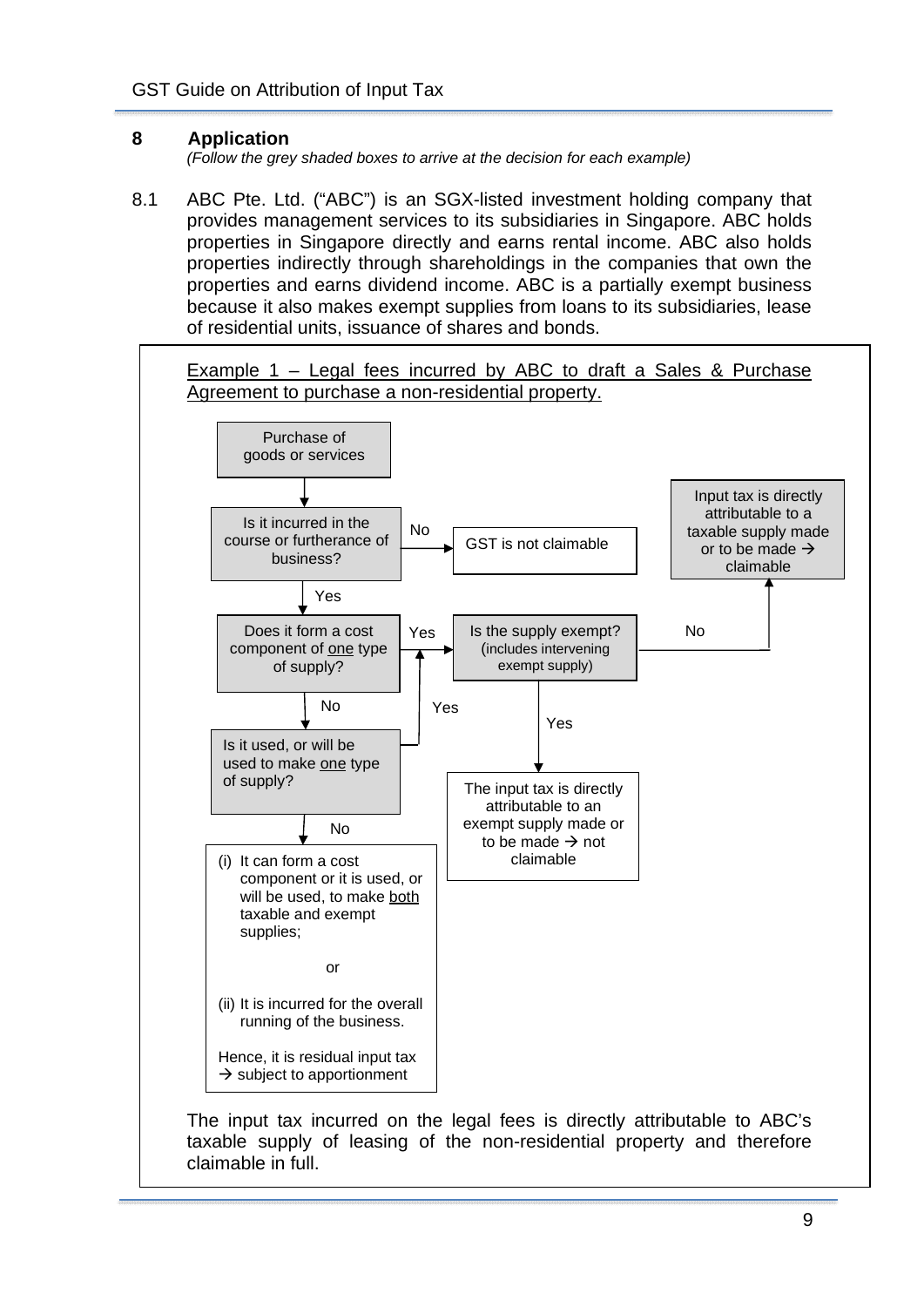

Obtaining a mortgage loan does not give rise to ABC making an exempt supply. There was no exempt supply interrupting ABC's use of the professional fees to make its taxable supply of leasing the non-residential property. Hence, the input tax incurred on the professional fees is directly attributable to ABC's taxable supply and claimable in full.

If ABC had obtained a general-purpose loan to be used for its working capital as well as purchase of its assets, GST incurred on professional fees will be treated as residual input tax, which is subject to apportionment.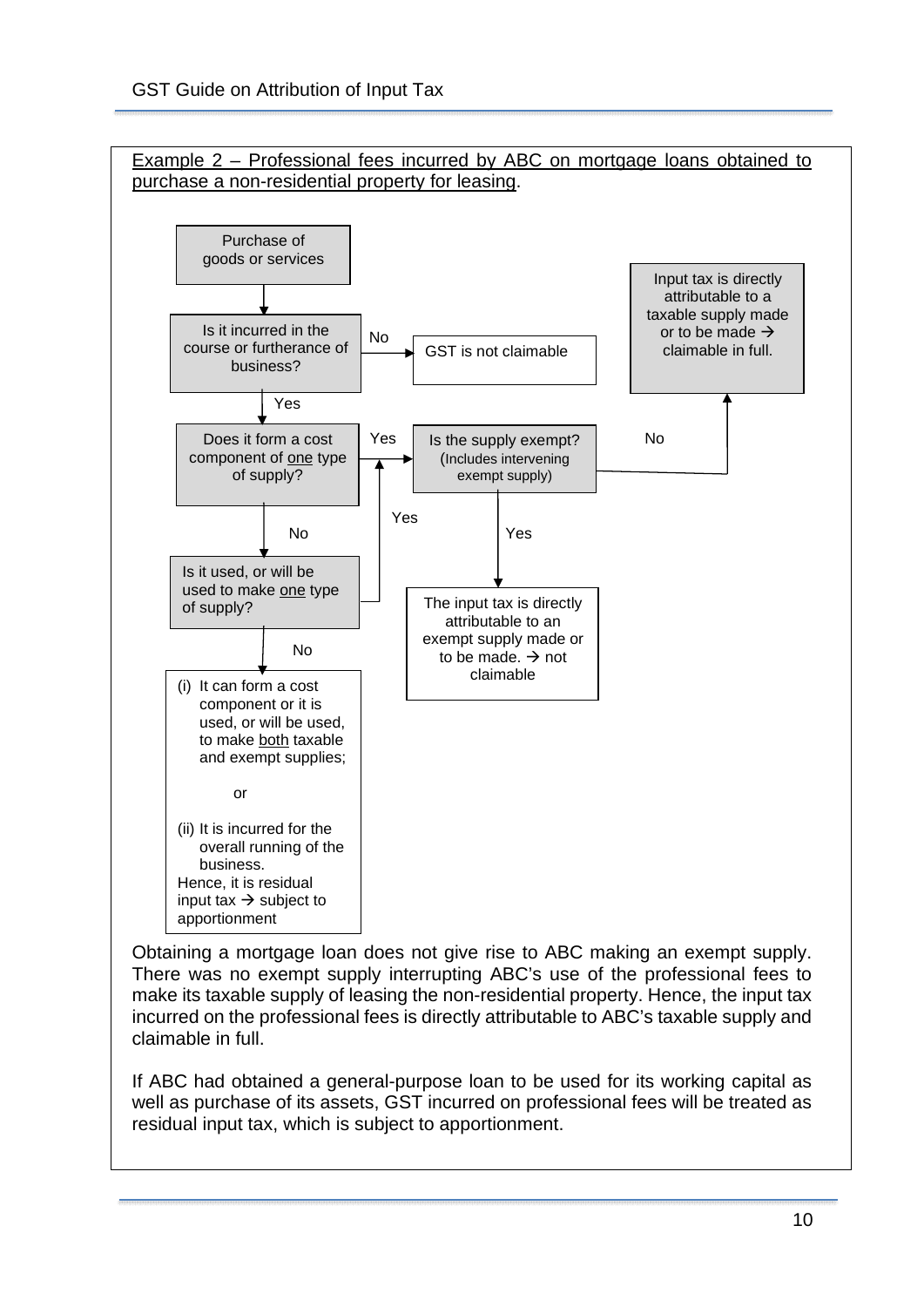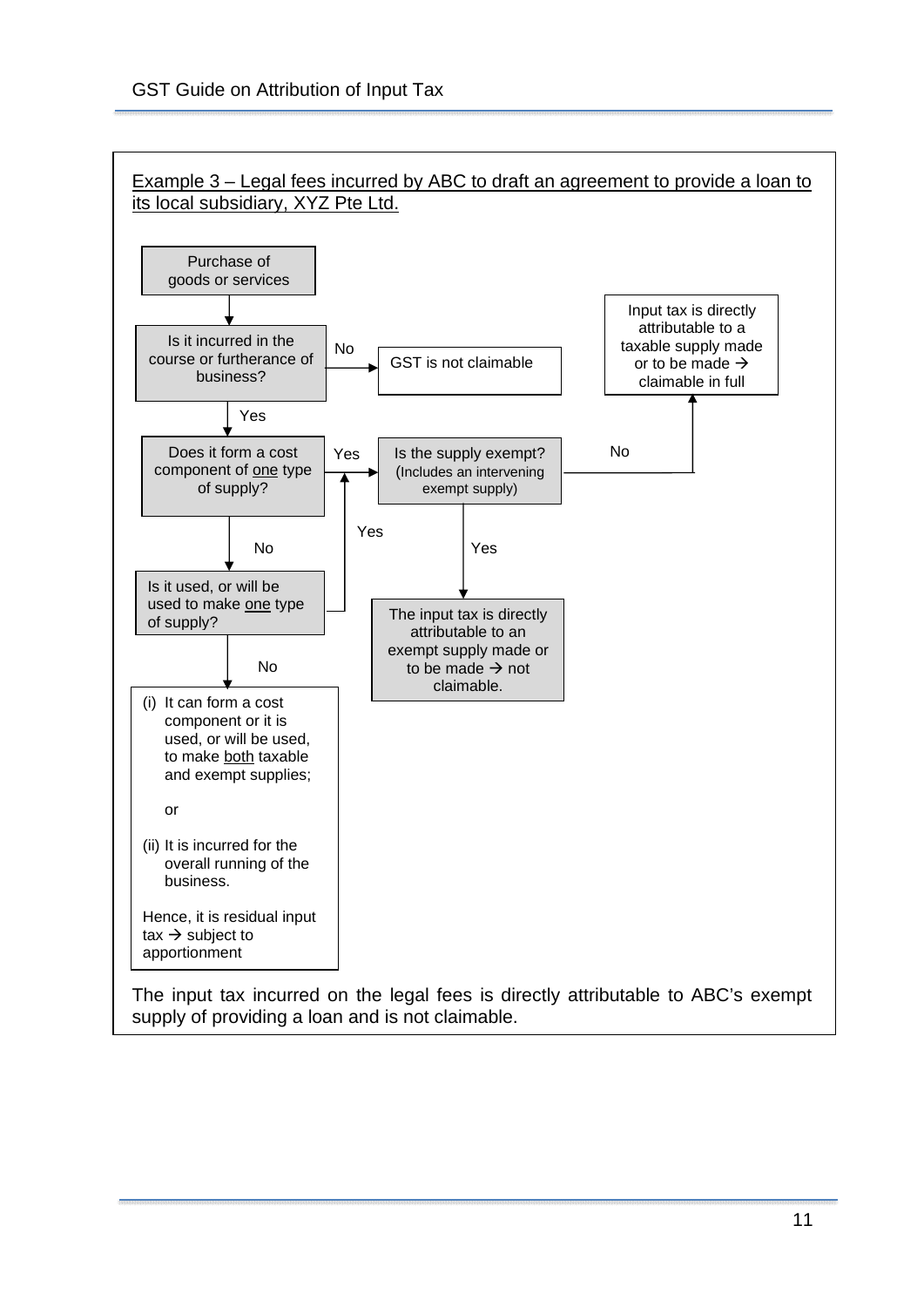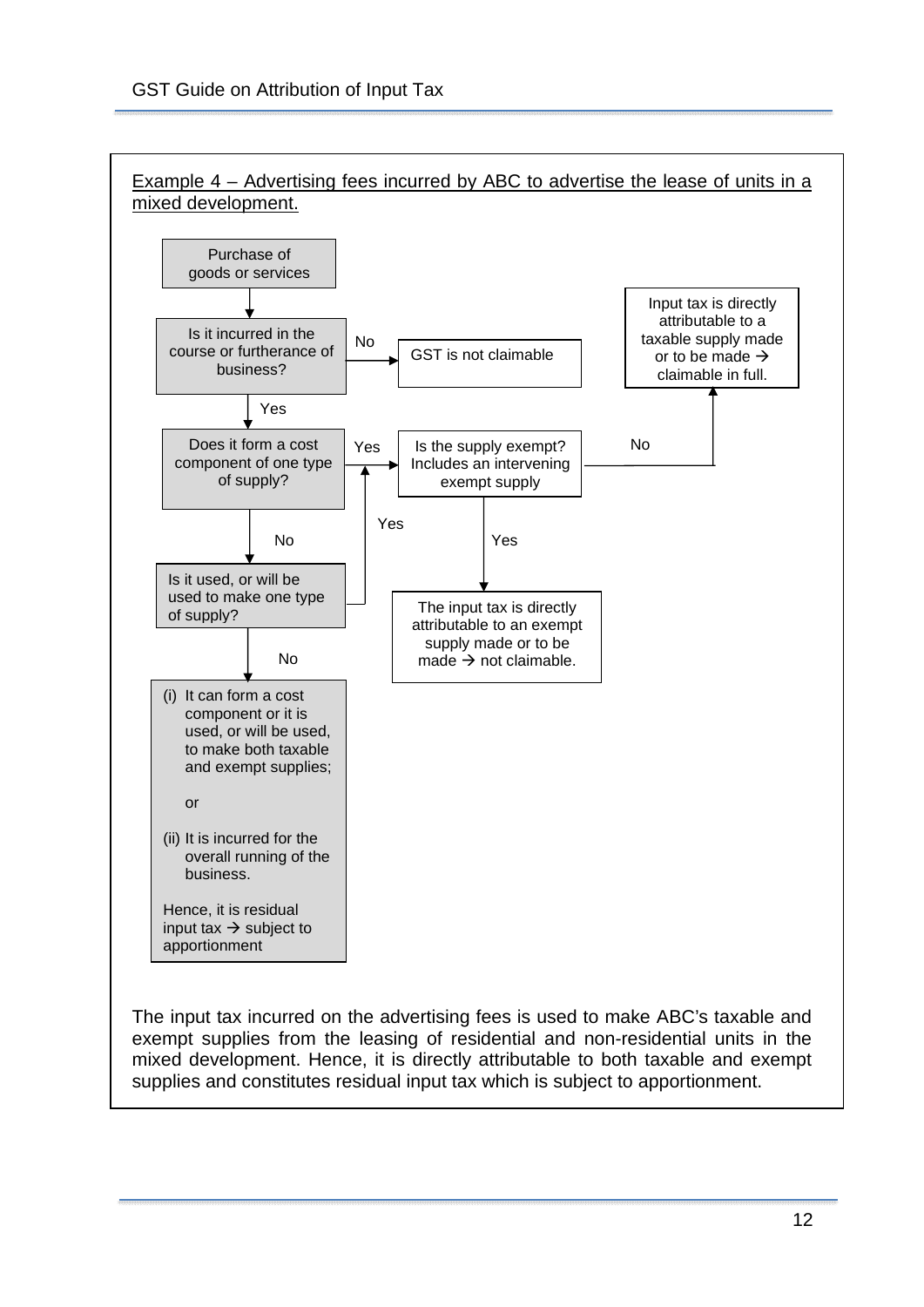

General overheads, office rental and utilities would not be reflected as a cost component to a specific supply made by ABC. These expenses are directly attributable to all of ABC's supplies as they are cost components of the business as a whole. Since ABC makes both taxable and exempt supplies, the input tax incurred on the general overheads, office rental and utilities is residual in nature and subject to apportionment.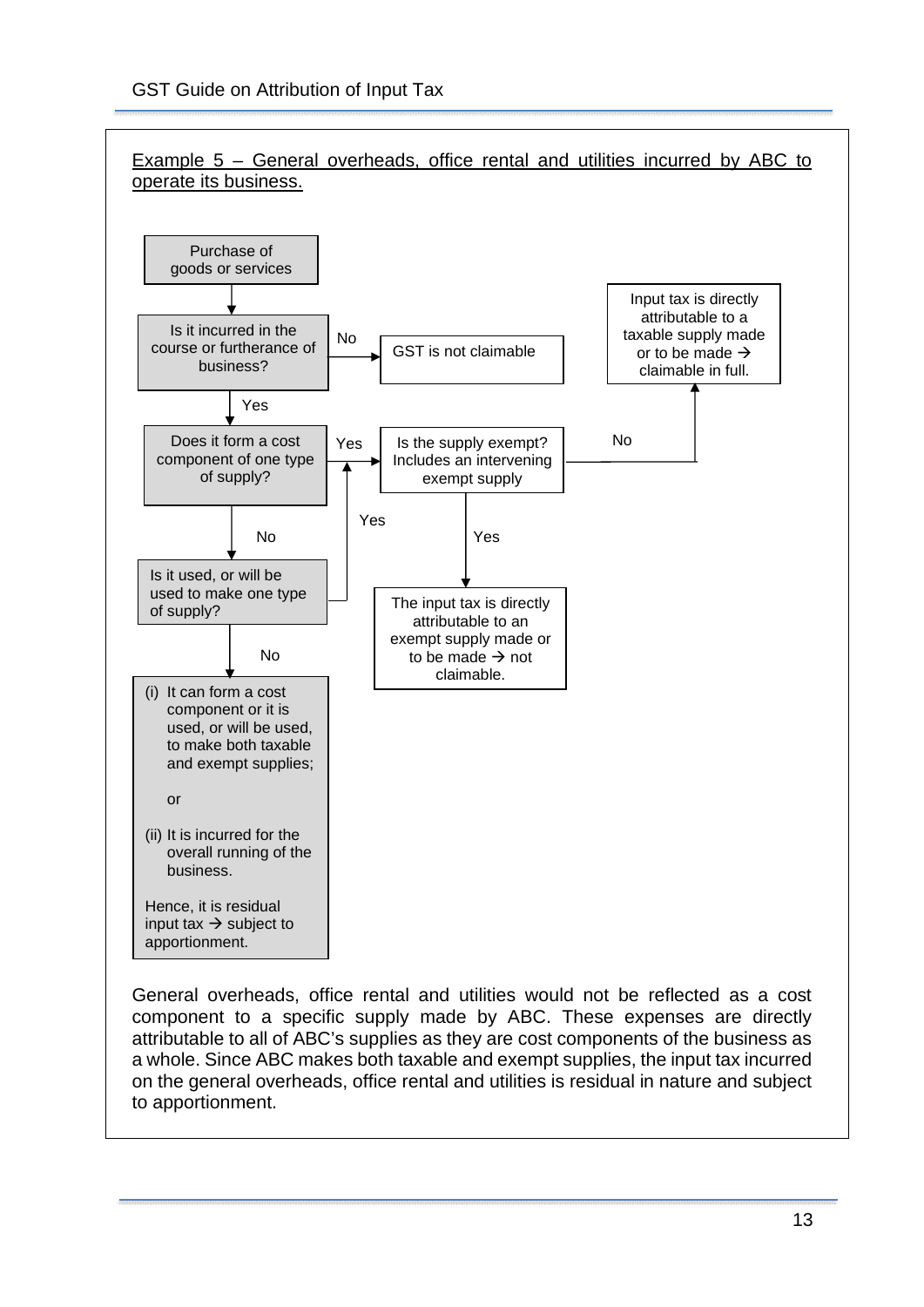

The annual listing fees differ from the initial listing fee that is imposed by the SGX. The initial listing fee is a one time fee charged to a company so that it can list on the SGX. Such input tax incurred on the initial listing fee is directly attributable to ABC's regulation 33 exempt supplies arising from its first issuance of shares.

However, as the annual listing fees are incurred to maintain ABC's listing on the SGX and not to make any particular taxable or exempt supply, it is treated as residual in nature and subject to apportionment. It is not directly attributable to ABC's earlier exempt supply of issue of shares.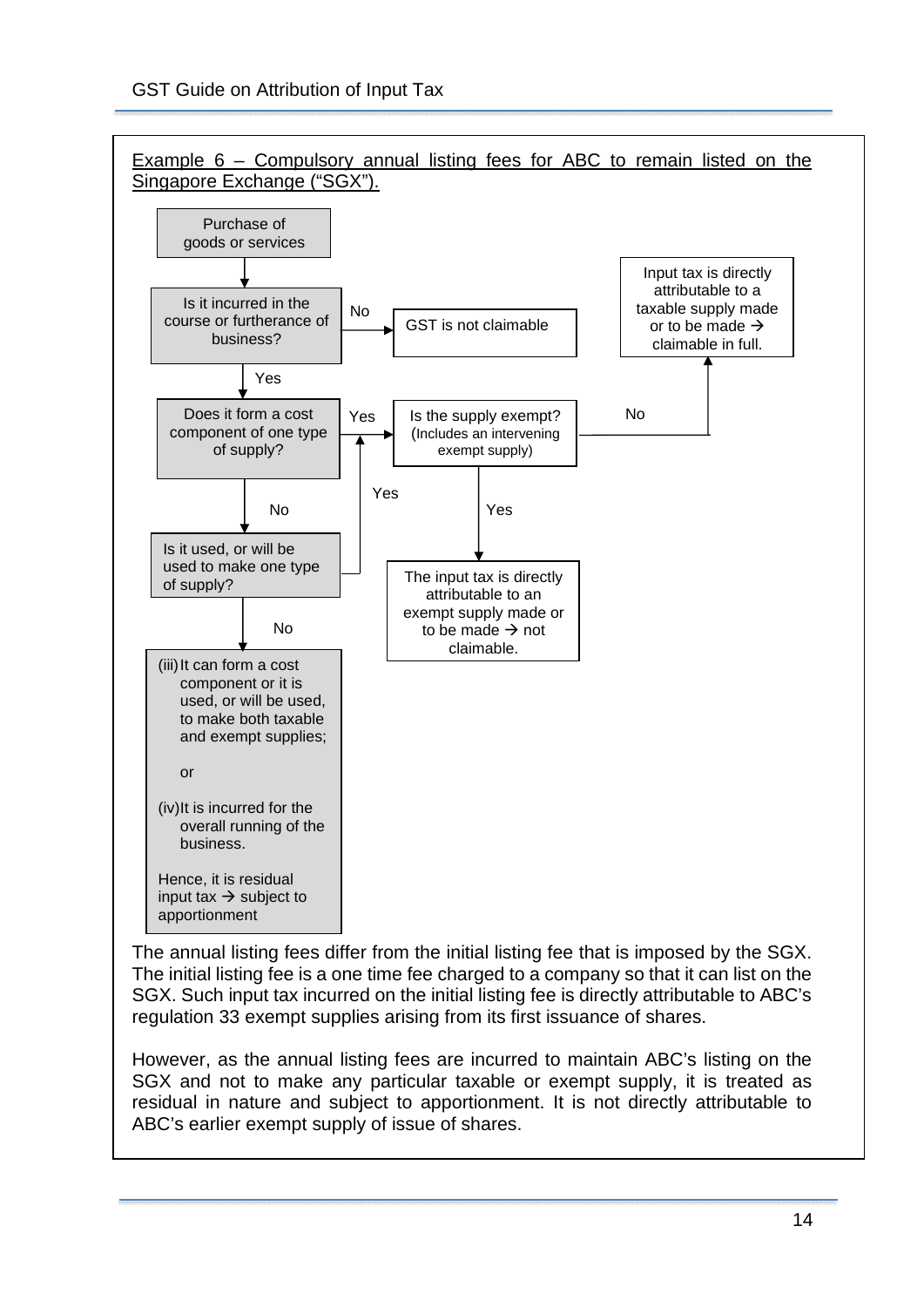

ultimate taxable supply of management services because its use is interrupted by the exempt supply made from issuing shares or bonds. Hence, the input tax is directly attributable to ABC's exempt supply of issuing shares or bonds and is not claimable unless regulation 35 is satisfied.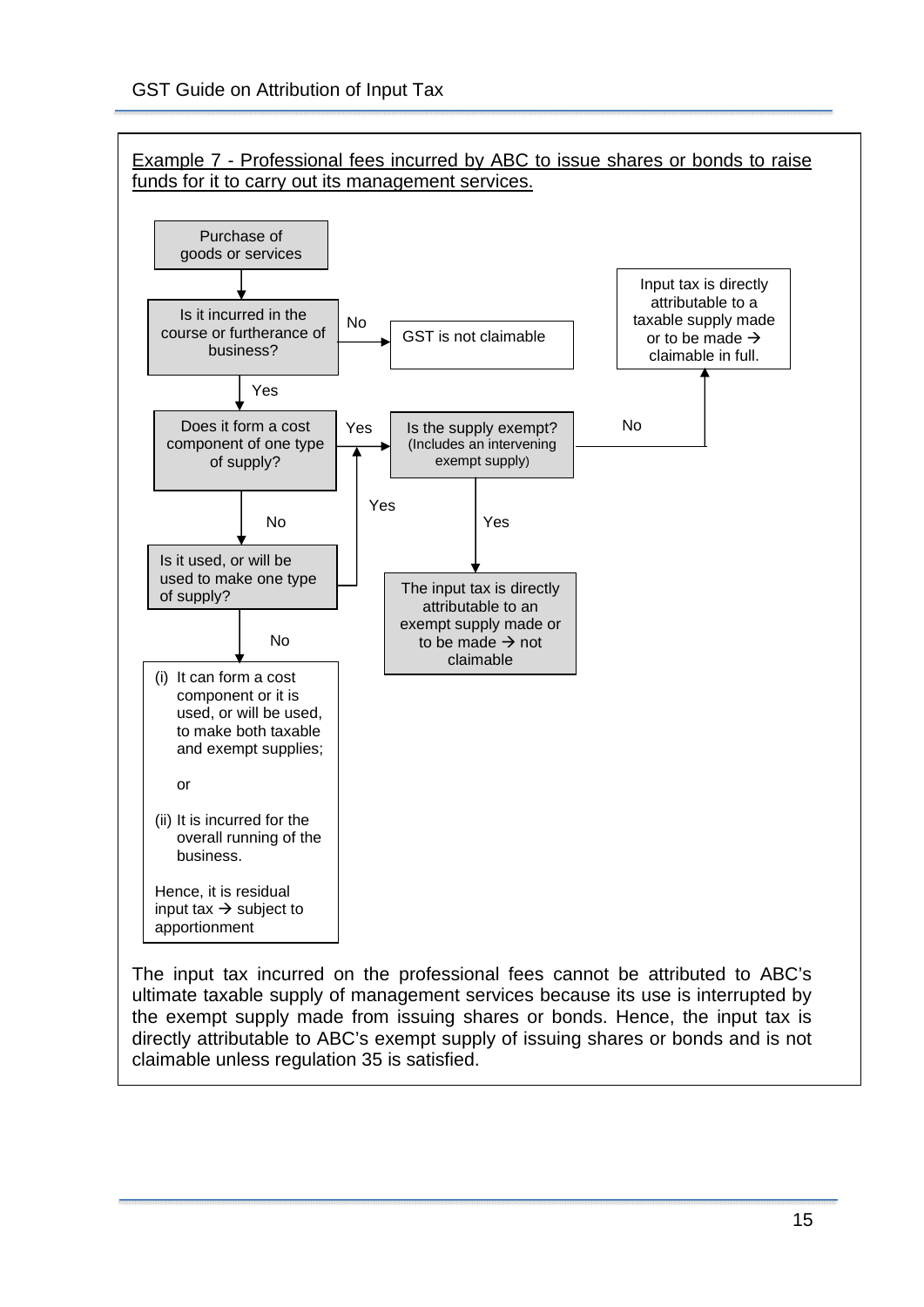

Dividend payouts by ABC to its shareholders do not amount to a consideration for any supply. Paying dividends to shareholders is to return capital to the investors who had contributed funds for ABC to carry out its activities, which includes the making of taxable supplies and exempt supplies. Hence, the payment of dividends has a link to ABC's overall business. Since the input tax incurred on the administrative services is used to make neither taxable supply nor exempt supply but incurred for ABC's overall business, it is residual in nature and subject to apportionment.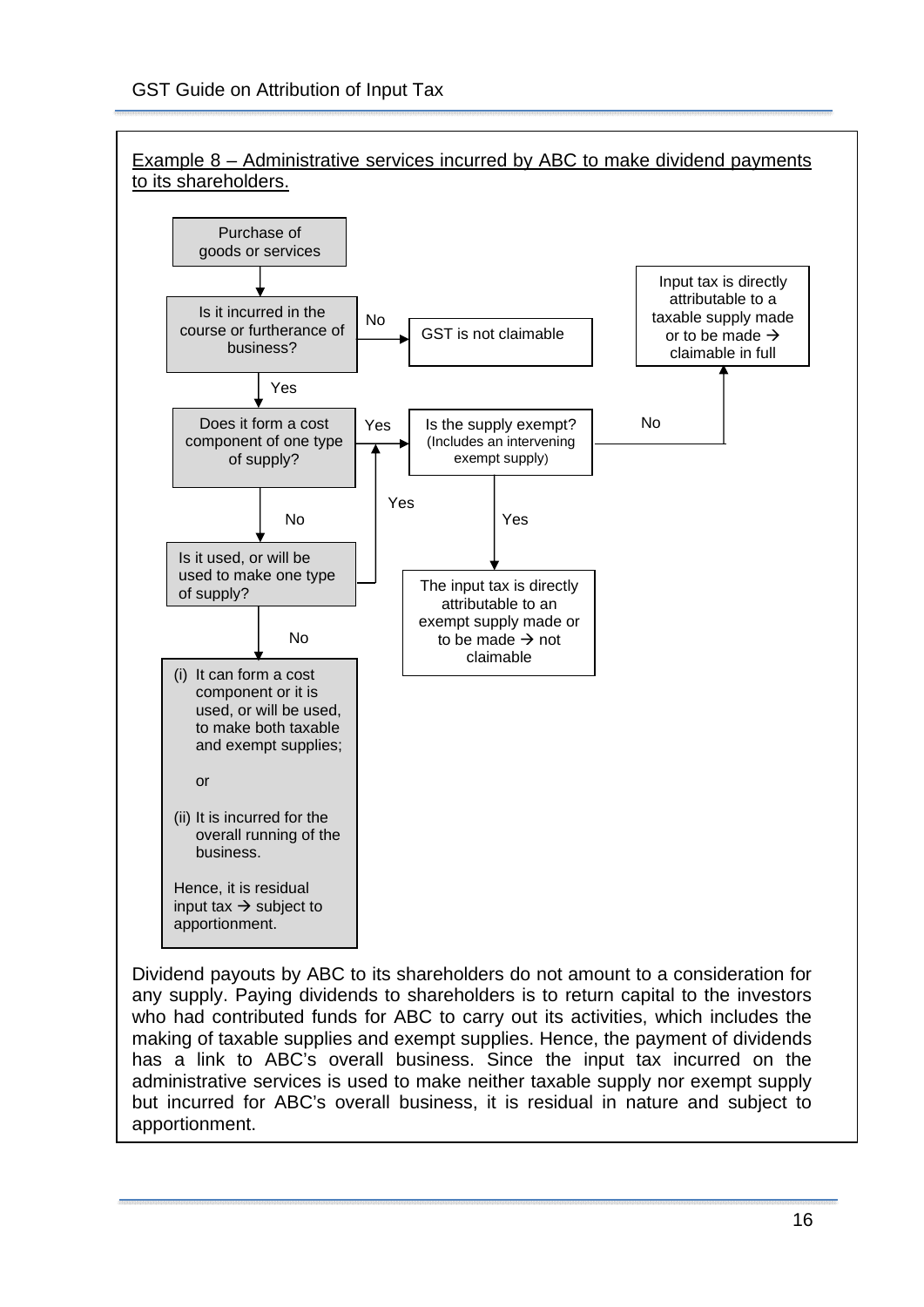

to an ultimate exempt sale of shares that will take place in the future. The input tax is hence not claimable. It is irrelevant whether ABC holds the shares as short term or long term investment.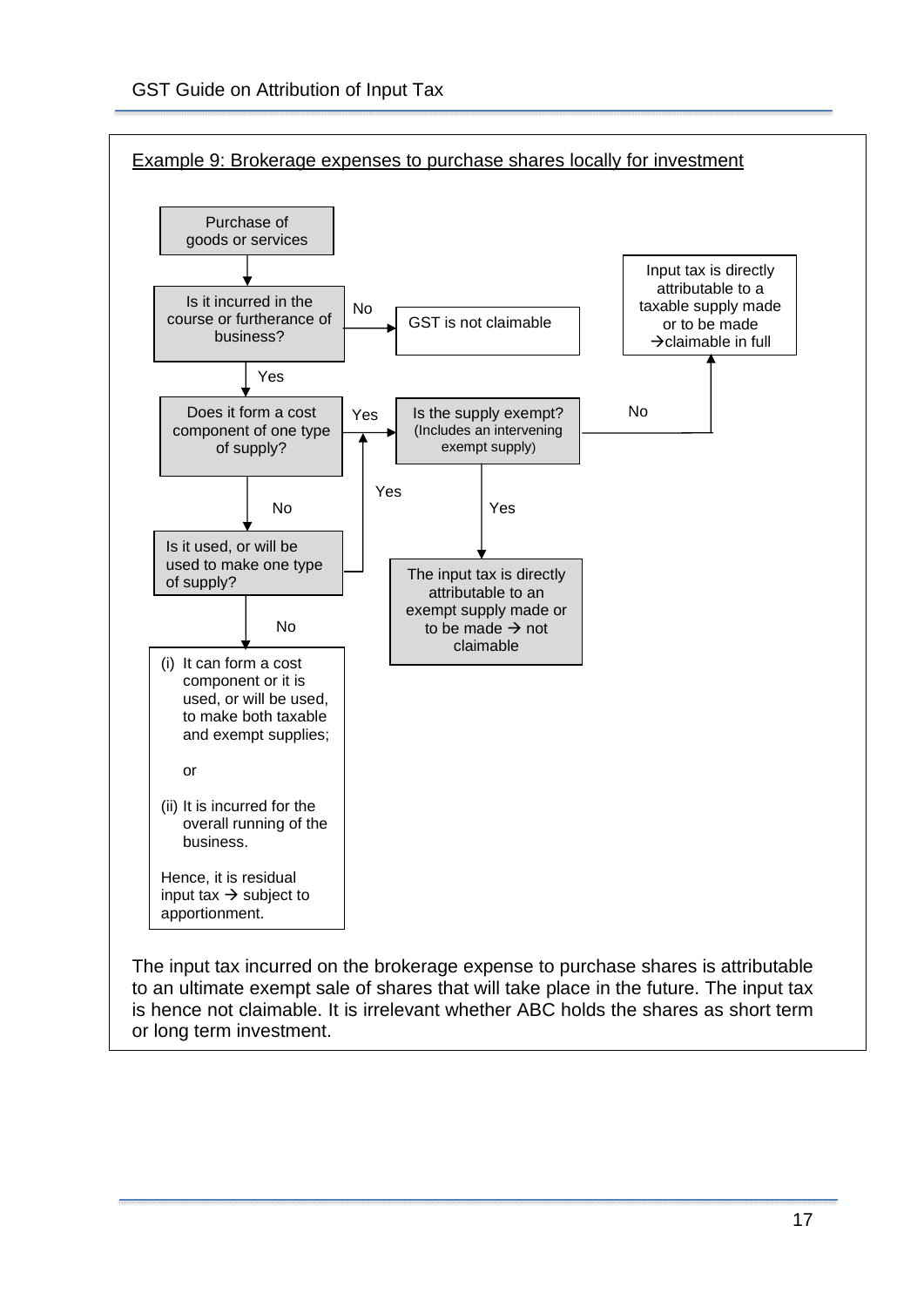

ABC's act of recovering its bad debts is separate from its original supply of goods or services. Hence, input tax incurred on legal fees cannot be directly attributed to its past taxable supplies. Nonetheless, it is recognised that this recovery action is in the course and furtherance of the company's business. Therefore, the input tax incurred on the recovery actions should be treated as residual in nature since it is used to make neither taxable supply nor exempt supply but is incurred for the company's overall business.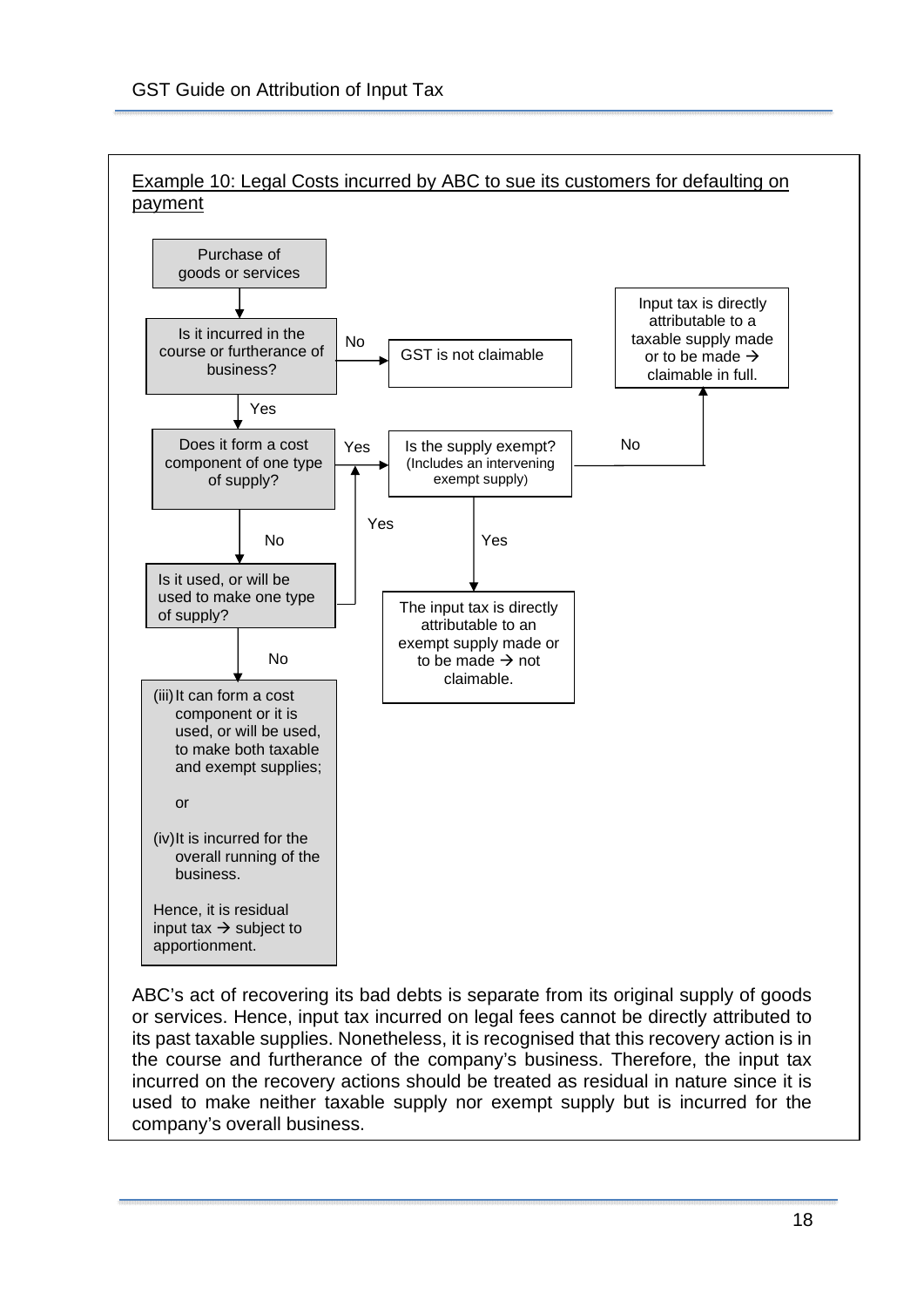## <span id="page-21-0"></span>**9 Frequently Asked Questions**

- $Q1$  Can input tax incurred on termination expenses<sup>10</sup> such as liquidation fees, be directly attributable to past taxable supplies made?
- A1 No. Input tax incurred on termination expenses cannot be attributed to past supplies. As the termination of a business is regarded as made in the course or furtherance of that business under the GST Act, expenses incurred for winding up would be regarded as residual input tax subject to apportionment.

 However, if you are making only taxable supplies before the winding up, you would be allowed to claim input tax on the termination expenses in full in view that the expenses are incurred for that fully-taxable business. This is notwithstanding that the expenses are incurred in a subsequent period where no taxable supplies are made.

 If you are making both taxable and exempt supplies before the winding up, input tax incurred on the termination expenses should be apportioned based on the input tax recovery formula that is accorded to you. If you are applying the standard input tax recovery formula and do not make any taxable supplies in the accounting period during which the termination expenses are incurred, you would not be able to claim any input tax on the termination expenses for that accounting period.

You may continue to incur expenses that are not for the purpose of winding up the business in periods where the business had ceased operations ('nontermination expenses'). You will be allowed to claim input tax on nontermination expenses in full if they are directly attributable to the making of past or present taxable supplies. Expenses are considered "directly attributable" to a taxable supply only if:

- (a) the purchase forms a cost component of the supply or
- (b) the purchase is being used as an input or will be used to make a supply.

To be treated as an input to make a supply, the purchase must not merely have a link to the supply.

If you incur non-termination expenses that is used to make both taxable and exempt supplies or for the overall running of the business, the input tax has to be apportioned based on the input tax recovery formula that is accorded to you.

Rental and utilities incurred in periods where the business had ceased will remain disallowed since there is no link between these expenses and past taxable supplies.

 $10$  Termination expenses refer to expenses you have to incur for closing down your business. It excludes rental or utilities expenses.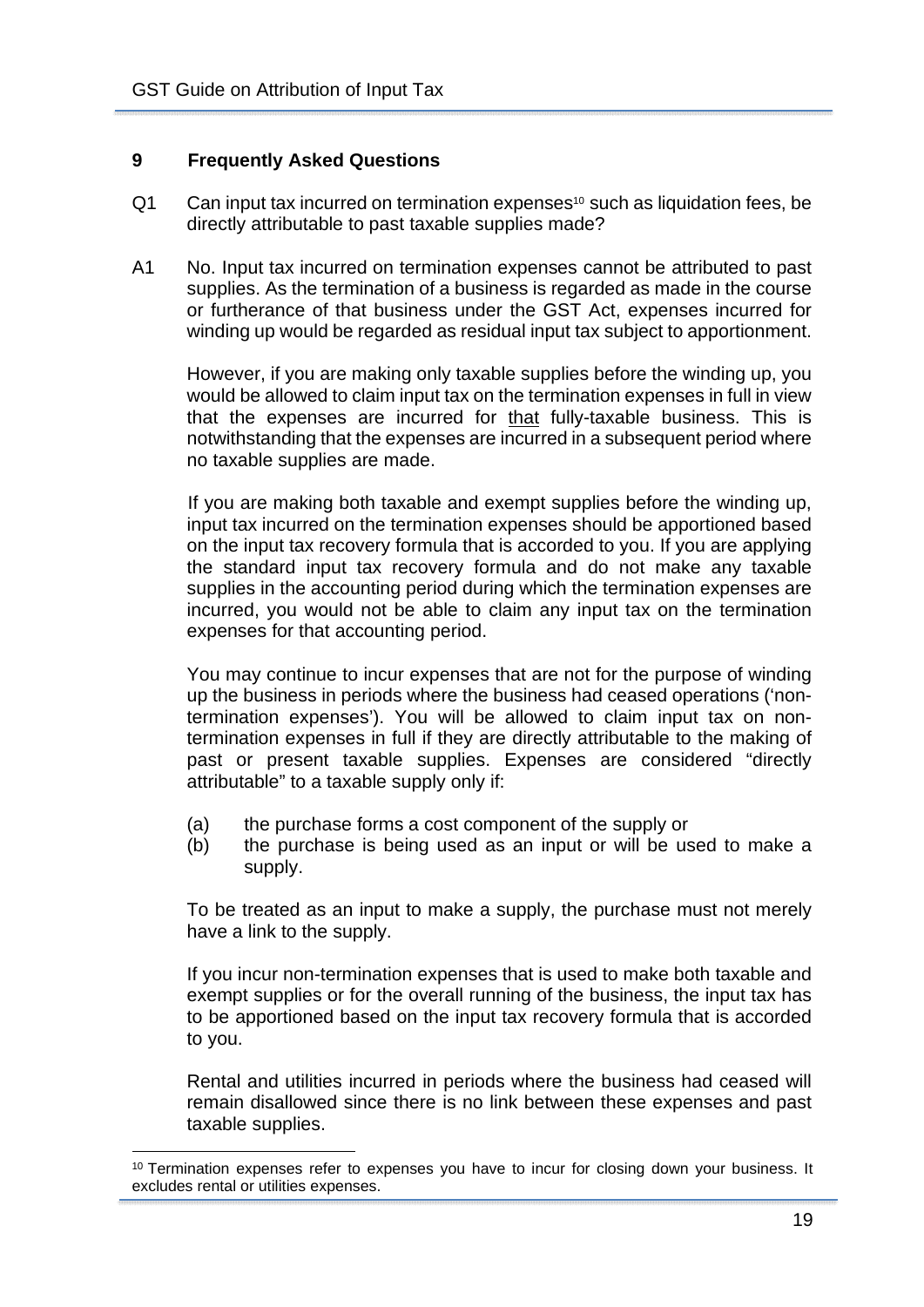- Q2 How should I attribute the input tax incurred on supplies between branches of the same legal entity?
- A2 You should attribute such input tax to the supplies made by the legal entity as a whole to customers outside the legal entity, and not to the intra-branch supplies.

For example, your Singapore branch incurs input tax to procure goods. The goods are provided to your overseas branch and the overseas branch in turn supplies the goods to its end customer (i.e. a separate legal entity). In this case, you should attribute the input tax incurred by the Singapore branch to the supplies made by the overseas branch to its end customer.

- Q3 Can I treat the input tax incurred in connection with the purchase of local shares as my residual input tax as I am uncertain when and to whom I will sell the shares?
- A3 No, input tax incurred in the course of buying local shares is to be regarded as directly attributable to the exempt supply of shares (unless the shares are to be sold to an overseas person) and therefore, is not claimable.
- Q4 I engage a professional firm to perform due diligence on a potential investment target. I may or may not acquire the targeted company eventually. Is the input tax incurred on the professional fees for the due diligence considered as directly attributable to future exempt supply of shares if I were to purchase shares in the company?
- A4 No, the input tax will not be treated as directly attributable to any future exempt supply of shares as the due diligence is performed to evaluate a potential investment target. It is a step removed from the subsequent acquisition of shares in the company and therefore, does not form a cost component of or an input to the making of any future supply of the acquired shares. However, such expenses can be regarded as incurred for the overall running of your business and therefore residual in nature.

## <span id="page-22-0"></span>**10 Contact information**

10.1 For enquiries on this e-Tax Guide, please contact the Goods and Services Tax Division at [www.iras.gov.sg](http://www.iras.gov.sg/) (select "Contact Us")